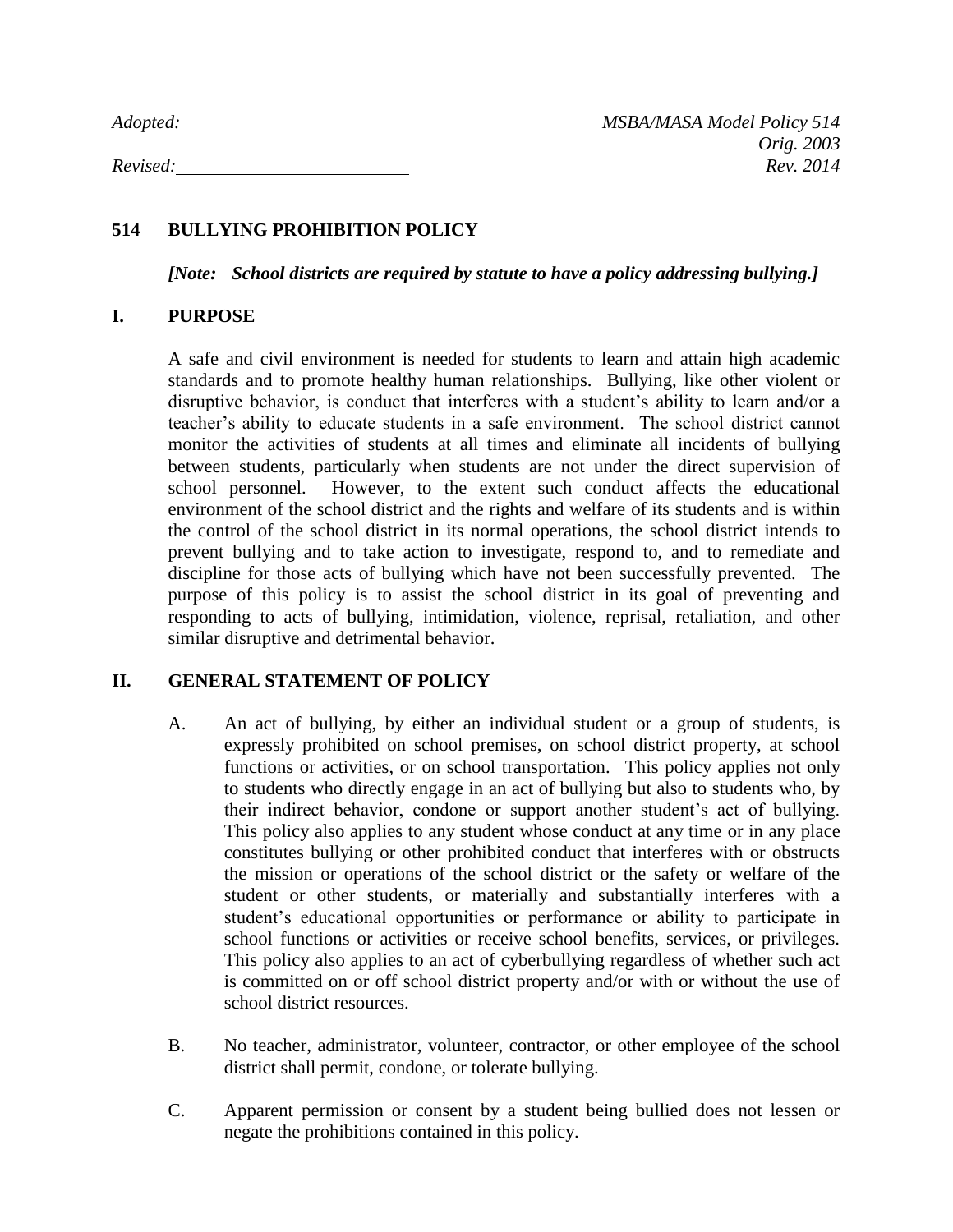- D. Retaliation against a victim, good faith reporter, or a witness of bullying is prohibited.
- E. False accusations or reports of bullying against another student are prohibited.
- F. A person who engages in an act of bullying, reprisal, retaliation, or false reporting of bullying or permits, condones, or tolerates bullying shall be subject to discipline or other remedial responses for that act in accordance with the school district's policies and procedures, including the school district's discipline policy (See MSBA/MASA Model Policy 506). The school district may take into account the following factors:
	- 1. The developmental ages and maturity levels of the parties involved;
	- 2. The levels of harm, surrounding circumstances, and nature of the behavior;
	- 3. Past incidences or past or continuing patterns of behavior;
	- 4. The relationship between the parties involved; and
	- 5. The context in which the alleged incidents occurred.

Consequences for students who commit prohibited acts of bullying may range from remedial responses or positive behavioral interventions up to and including suspension and/or expulsion. The school district shall employ research-based developmentally appropriate best practices that include preventative and remedial measures and effective discipline for deterring violations of this policy, apply throughout the school district, and foster student, parent, and community participation.

Consequences for employees who permit, condone, or tolerate bullying or engage in an act of reprisal or intentional false reporting of bullying may result in disciplinary action up to and including termination or discharge.

Consequences for other individuals engaging in prohibited acts of bullying may include, but not be limited to, exclusion from school district property and events.

G. The school district will act to investigate all complaints of bullying reported to the school district and will discipline or take appropriate action against any student, teacher, administrator, volunteer, contractor, or other employee of the school district who is found to have violated this policy.

#### **III. DEFINITIONS**

For purposes of this policy, the definitions included in this section apply.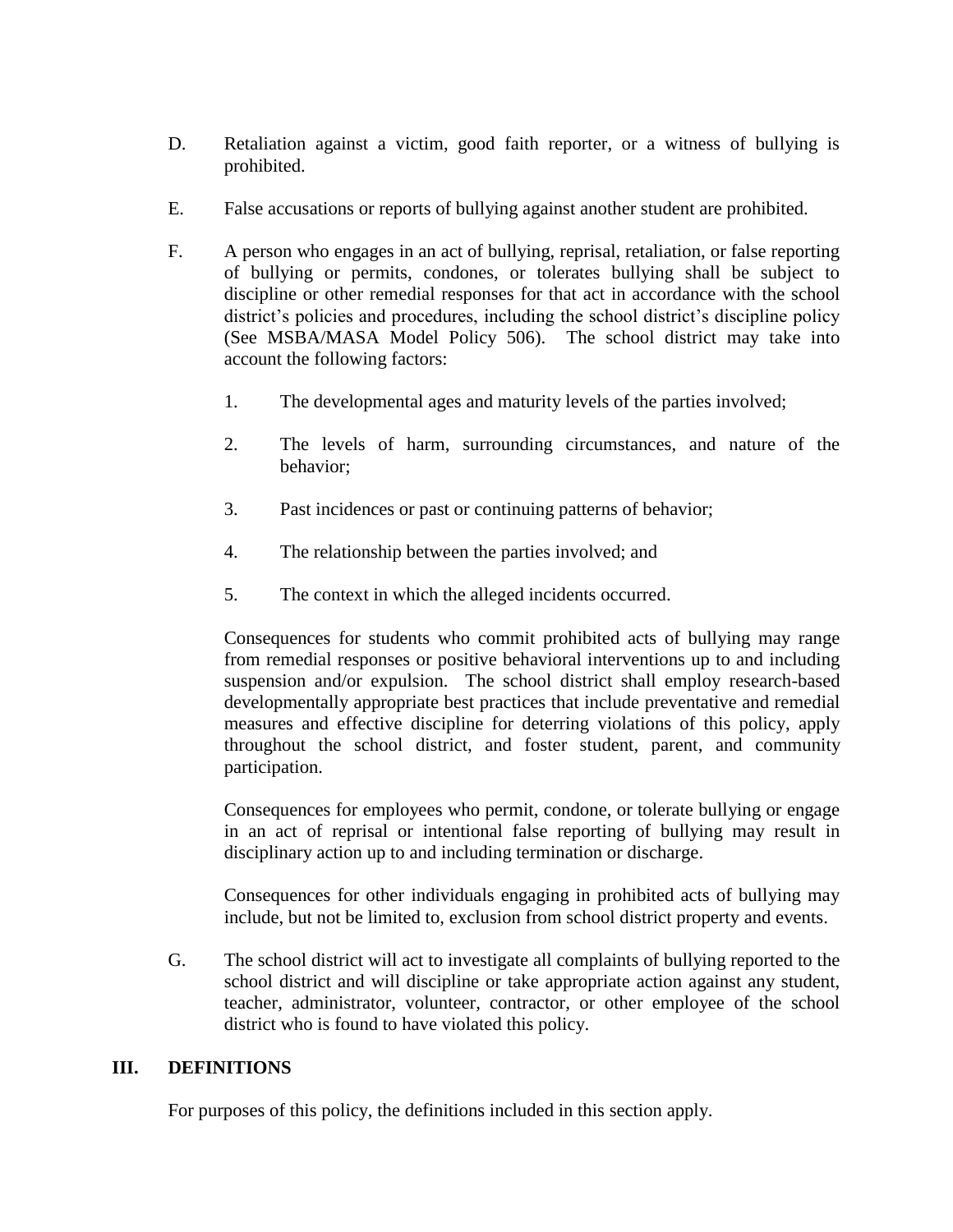- A. "Bullying" means intimidating, threatening, abusive, or harming conduct that is objectively offensive and:
	- 1. an actual or perceived imbalance of power exists between the student engaging in the prohibited conduct and the target of the prohibited conduct, and the conduct is repeated or forms a pattern; or
	- 2. materially and substantially interferes with a student's educational opportunities or performance or ability to participate in school functions or activities or receive school benefits, services, or privileges.

The term, "bullying," specifically includes cyberbullying as defined in this policy.

- B. "Cyberbullying" means bullying using technology or other electronic communication, including, but not limited to, a transfer of a sign, signal, writing, image, sound, or data, including a post on a social network Internet website or forum, transmitted through a computer, cell phone, or other electronic device. The term applies to prohibited conduct which occurs on school premises, on school district property, at school functions or activities, on school transportation, or on school computers, networks, forums, and mailing lists, or off school premises to the extent that it substantially and materially disrupts student learning or the school environment.
- C. "Immediately" means as soon as possible but in no event longer than 24 hours.
- D. "Intimidating, threatening, abusive, or harming conduct" means, but is not limited to, conduct that does the following:
	- 1. Causes physical harm to a student or a student's property or causes a student to be in reasonable fear of harm to person or property;
	- 2. Under Minnesota common law, violates a student's reasonable expectation of privacy, defames a student, or constitutes intentional infliction of emotional distress against a student; or
	- 3. Is directed at any student or students, including those based on a person's actual or perceived race, ethnicity, color, creed, religion, national origin, immigration status, sex, marital status, familial status, socioeconomic status, physical appearance, sexual orientation including gender identity and expression, academic status related to student performance, disability, or status with regard to public assistance, age, or any additional characteristic defined in the Minnesota Human Rights Act (MHRA). However, prohibited conduct need not be based on any particular characteristic defined in this paragraph or the MHRA.
- E. "On school premises, on school district property, at school functions or activities, or on school transportation" means all school district buildings, school grounds, and school property or property immediately adjacent to school grounds, school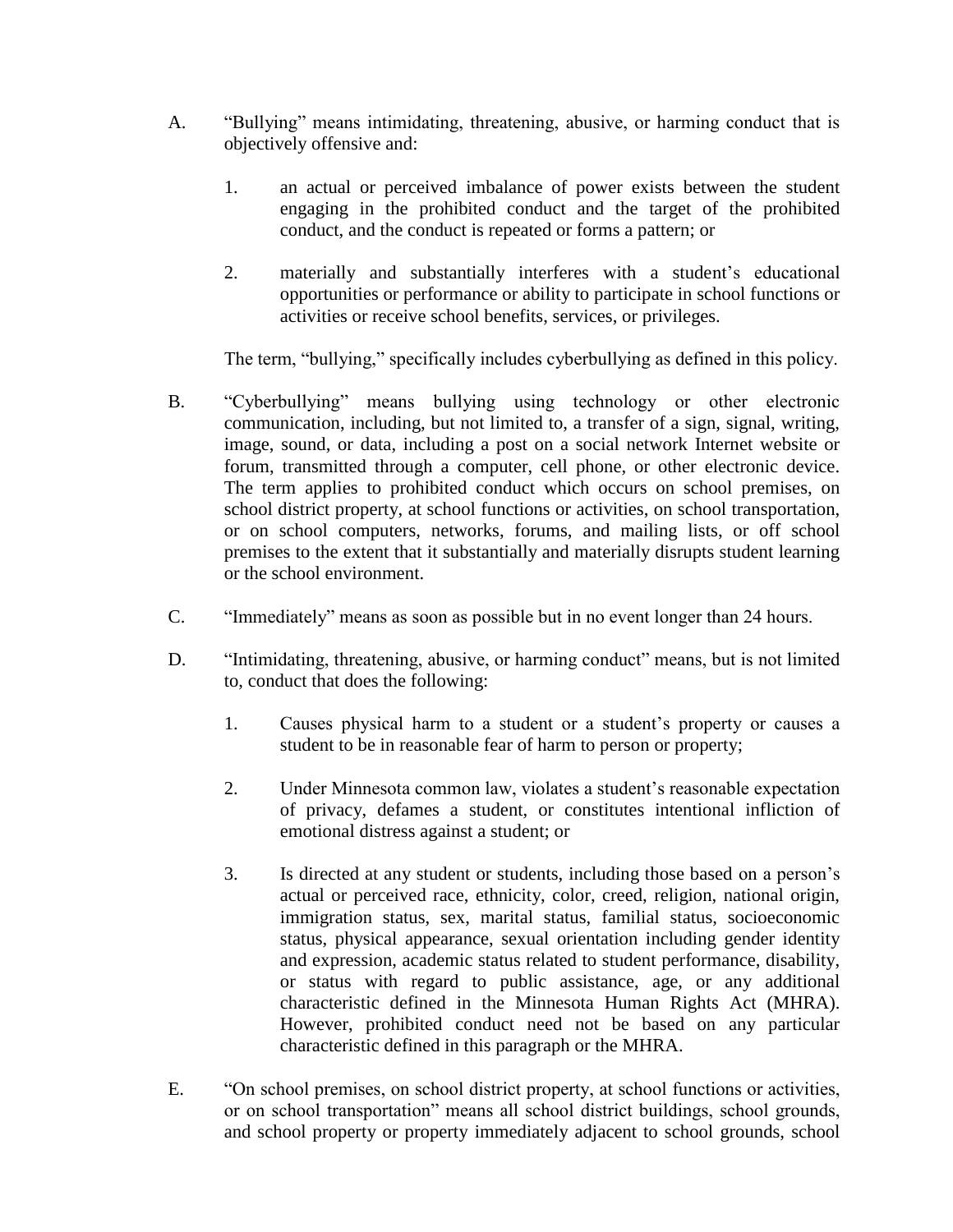bus stops, school buses, school vehicles, school contracted vehicles, or any other vehicles approved for school district purposes, the area of entrance or departure from school grounds, premises, or events, and all school-related functions, school-sponsored activities, events, or trips. School district property also may mean a student's walking route to or from school for purposes of attending school or school-related functions, activities, or events. While prohibiting bullying at these locations and events, the school district does not represent that it will provide supervision or assume liability at these locations and events.

- F. "Prohibited conduct" means bullying or cyberbullying as defined in this policy or retaliation or reprisal for asserting, alleging, reporting, or providing information about such conduct or knowingly making a false report about bullying.
- G. "Remedial response" means a measure to stop and correct prohibited conduct, prevent prohibited conduct from recurring, and protect, support, and intervene on behalf of a student who is the target or victim of prohibited conduct.
- H. "Student" means a student enrolled in a public school or a charter school.

# **IV. REPORTING PROCEDURE**

- A. Any person who believes he or she has been the target or victim of bullying or any person with knowledge or belief of conduct that may constitute bullying or prohibited conduct under this policy shall report the alleged acts immediately to an appropriate school district official designated by this policy. A person may report bullying anonymously. However, the school district may not rely solely on an anonymous report to determine discipline or other remedial responses.
- B. The school district encourages the reporting party or complainant to use the report form available from the principal or building supervisor of each building or available in the school district office, but oral reports shall be considered complaints as well.
- C. The building principal, the principal's designee, or the building supervisor (hereinafter the "building report taker") is the person responsible for receiving reports of bullying or other prohibited conduct at the building level. Any person may report bullying or other prohibited conduct directly to a school district human rights officer or the superintendent. If the complaint involves the building report taker, the complaint shall be made or filed directly with the superintendent or the school district human rights officer by the reporting party or complainant.

The building report taker shall ensure that this policy and its procedures, practices, consequences, and sanctions are fairly and fully implemented and shall serve as the primary contact on policy and procedural matters. The building report taker or a third party designated by the school district shall be responsible for the investigation. The building report taker shall provide information about available community resources to the target or victim of the bullying or other prohibited conduct, the perpetrator, and other affected individuals as appropriate.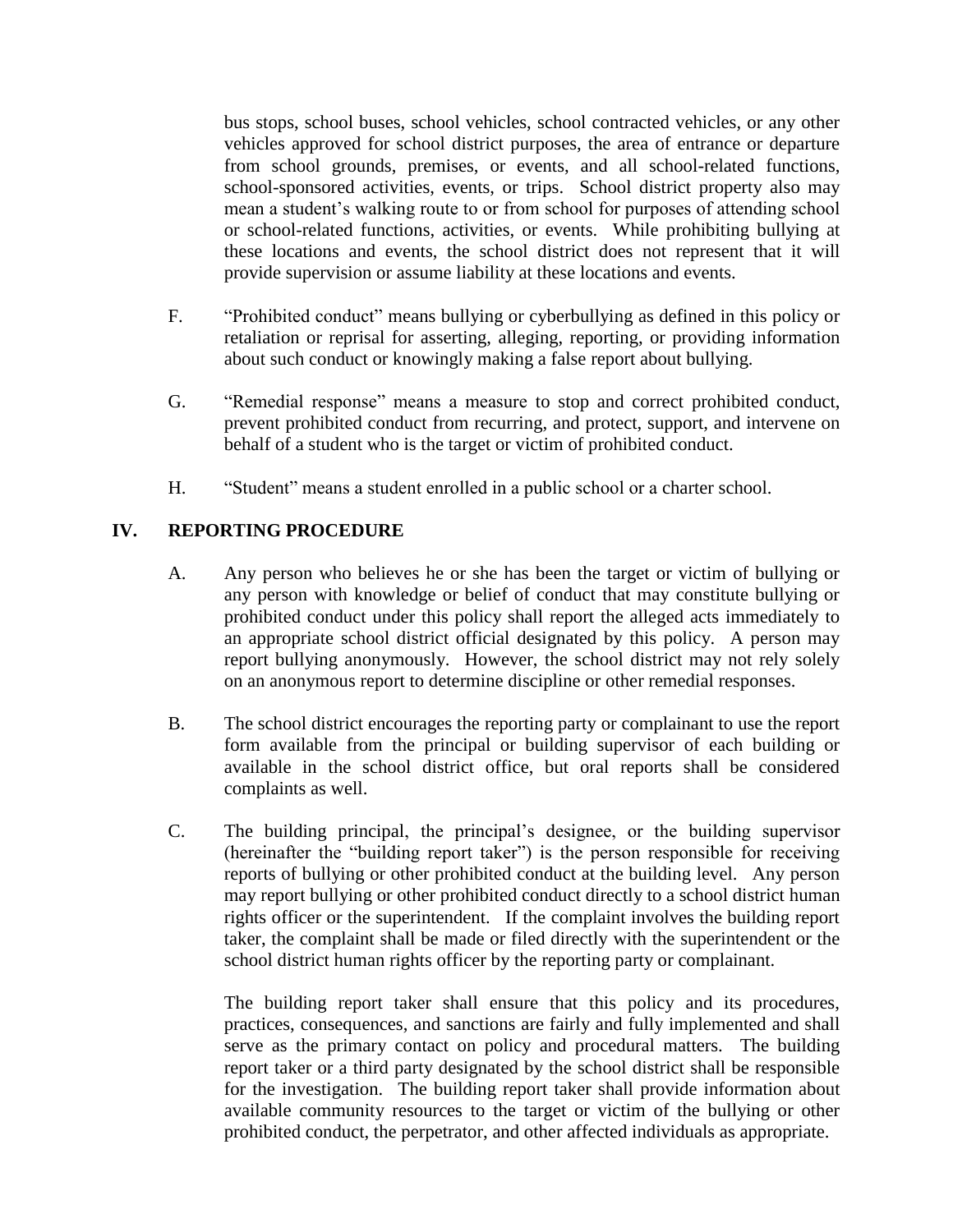- D. A teacher, school administrator, volunteer, contractor, or other school employee shall be particularly alert to possible situations, circumstances, or events that might include bullying. Any such person who witnesses, observes, receives a report of, or has other knowledge or belief of conduct that may constitute bullying or other prohibited conduct shall make reasonable efforts to address and resolve the bullying or prohibited conduct and shall inform the building report taker immediately. School district personnel who fail to inform the building report taker of conduct that may constitute bullying or other prohibited conduct or who fail to make reasonable efforts to address and resolve the bullying or prohibited conduct in a timely manner may be subject to disciplinary action.
- E. Reports of bullying or other prohibited conduct are classified as private educational and/or personnel data and/or confidential investigative data and will not be disclosed except as permitted by law. The building report taker, in conjunction with the responsible authority, shall be responsible for keeping and regulating access to any report of bullying and the record of any resulting investigation.
- F. Submission of a good faith complaint or report of bullying or other prohibited conduct will not affect the complainant's or reporter's future employment, grades, work assignments, or educational or work environment.
- G. The school district will respect the privacy of the complainant(s), the individual(s) against whom the complaint is filed, and the witnesses as much as possible, consistent with the school district's obligation to investigate, take appropriate action, and comply with any legal disclosure obligations.

### **V. SCHOOL DISTRICT ACTION**

- A. Within three days of the receipt of a complaint or report of bullying or other prohibited conduct, the school district shall undertake or authorize an investigation by the building report taker or a third party designated by the school district.
- B. The building report taker or other appropriate school district officials may take immediate steps, at their discretion, to protect the target or victim of the bullying or other prohibited conduct, the complainant, the reporter, and students or others, pending completion of an investigation of the bullying or other prohibited conduct, consistent with applicable law.
- C. The alleged perpetrator of the bullying or other prohibited conduct shall be allowed the opportunity to present a defense during the investigation or prior to the imposition of discipline or other remedial responses.
- D. Upon completion of an investigation that determines that bullying or other prohibited conduct has occurred, the school district will take appropriate action. Such action may include, but is not limited to, warning, suspension, exclusion,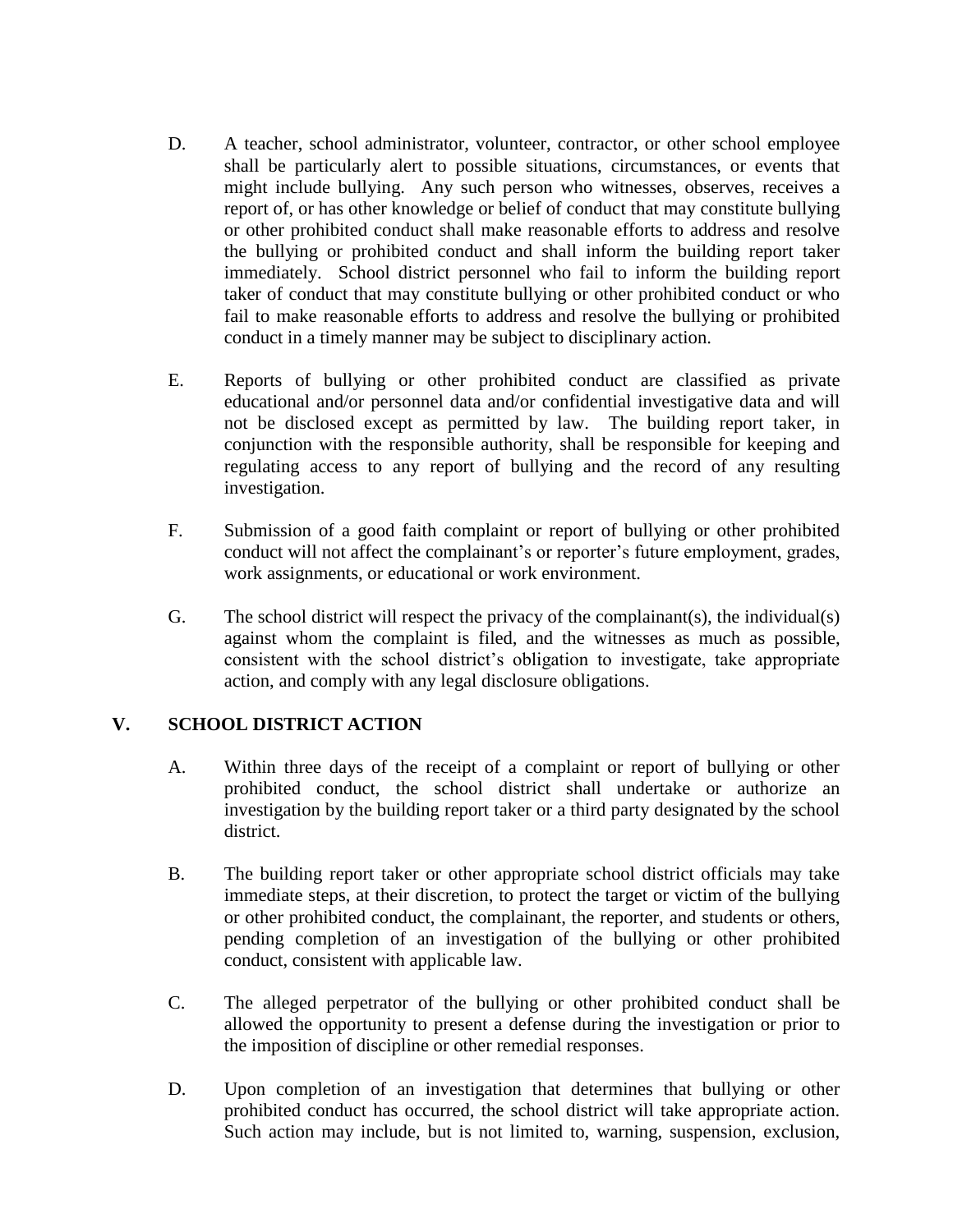expulsion, transfer, remediation, termination, or discharge. Disciplinary consequences will be sufficiently severe to try to deter violations and to appropriately discipline prohibited conduct. Remedial responses to the bullying or other prohibited conduct shall be tailored to the particular incident and nature of the conduct and shall take into account the factors specified in Section II.F. of this policy. School district action taken for violation of this policy will be consistent with the requirements of applicable collective bargaining agreements; applicable statutory authority, including the Minnesota Pupil Fair Dismissal Act; the student discipline policy (See MSBA/MASA Model Policy 506) and other applicable school district policies; and applicable regulations.

- E. The school district is not authorized to disclose to a victim private educational or personnel data regarding an alleged perpetrator who is a student or employee of the school district. School officials will notify the parent(s) or guardian(s) of students who are targets of bullying or other prohibited conduct and the parent(s) or guardian(s) of alleged perpetrators of bullying or other prohibited conduct who have been involved in a reported and confirmed bullying incident of the remedial or disciplinary action taken, to the extent permitted by law.
- F. In order to prevent or respond to bullying or other prohibited conduct committed by or directed against a child with a disability, the school district shall, when determined appropriate by the child's individualized education program (IEP) team or Section 504 team, allow the child's IEP or Section 504 plan to be drafted to address the skills and proficiencies the child needs as a result of the child's disability to allow the child to respond to or not to engage in bullying or other prohibited conduct.

### **VI. RETALIATION OR REPRISAL**

The school district will discipline or take appropriate action against any student, teacher, administrator, volunteer, contractor, or other employee of the school district who commits an act of reprisal or who retaliates against any person who asserts, alleges, or makes a good faith report of alleged bullying or prohibited conduct, who provides information about bullying or prohibited conduct, who testifies, assists, or participates in an investigation of alleged bullying or prohibited conduct, or who testifies, assists, or participates in a proceeding or hearing relating to such bullying or prohibited conduct. Retaliation includes, but is not limited to, any form of intimidation, reprisal, harassment, or intentional disparate treatment. Disciplinary consequences will be sufficiently severe to deter violations and to appropriately discipline the individual(s) who engaged in the prohibited conduct. Remedial responses to the prohibited conduct shall be tailored to the particular incident and nature of the conduct and shall take into account the factors specified in Section II.F. of this policy.

#### **VII. TRAINING AND EDUCATION**

A. The school district shall discuss this policy with school personnel and volunteers and provide appropriate training to school district personnel regarding this policy. The school district shall establish a training cycle for school personnel to occur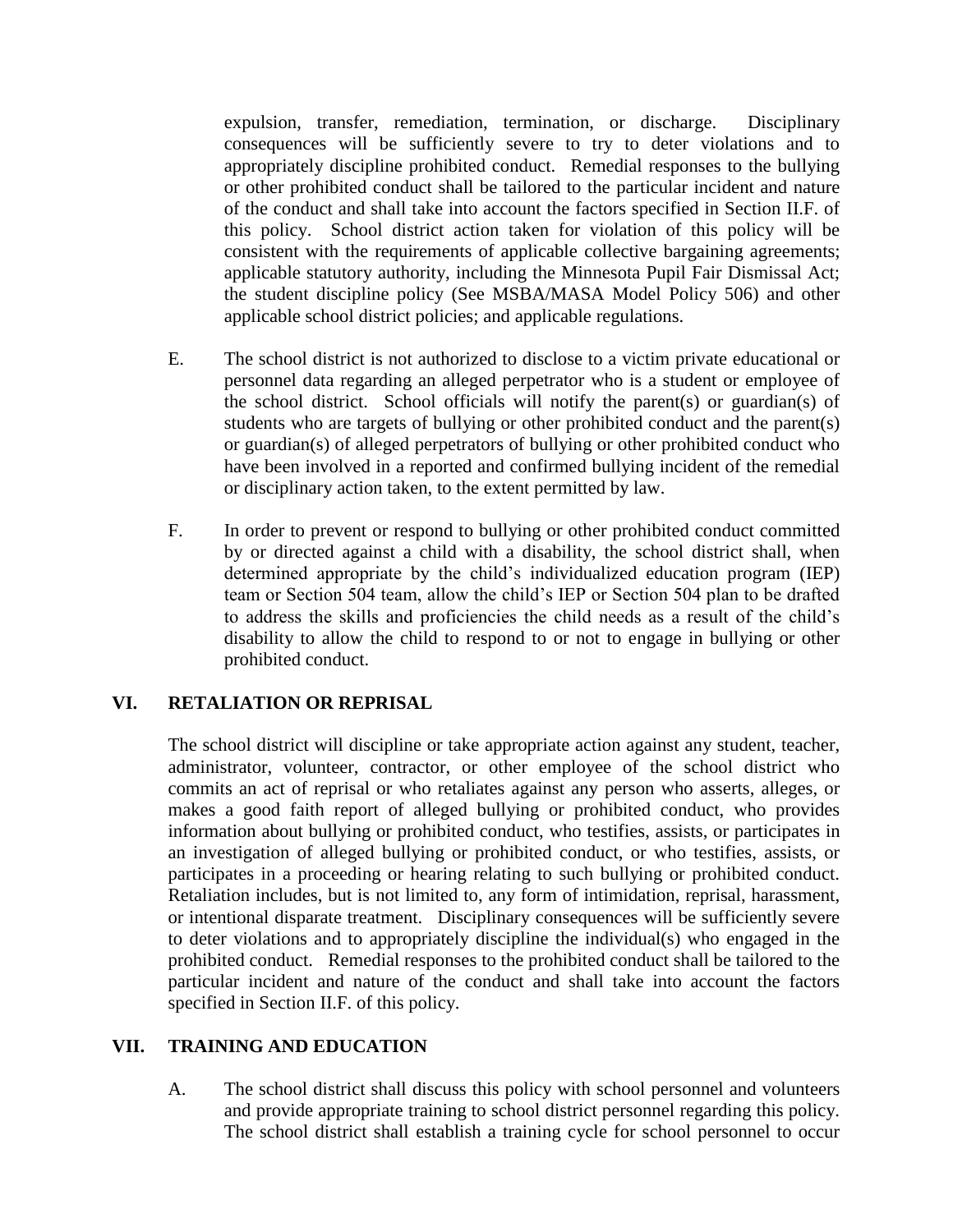during a period not to exceed every three school years. Newly employed school personnel must receive the training within the first year of their employment with the school district. The school district or a school administrator may accelerate the training cycle or provide additional training based on a particular need or circumstance. This policy shall be included in employee handbooks, training materials, and publications on school rules, procedures, and standards of conduct, which materials shall also be used to publicize this policy.

- B. The school district shall require ongoing professional development, consistent with Minn. Stat. § 122A.60, to build the skills of all school personnel who regularly interact with students to identify, prevent, and appropriately address bullying and other prohibited conduct. Such professional development includes, but is not limited to, the following:
	- 1. Developmentally appropriate strategies both to prevent and to immediately and effectively intervene to stop prohibited conduct;
	- 2. The complex dynamics affecting a perpetrator, target, and witnesses to prohibited conduct;
	- 3. Research on prohibited conduct, including specific categories of students at risk for perpetrating or being the target or victim of bullying or other prohibited conduct in school;
	- 4. The incidence and nature of cyberbullying; and
	- 5. Internet safety and cyberbullying.
- C. The school district annually will provide education and information to students regarding bullying, including information regarding this school district policy prohibiting bullying, the harmful effects of bullying, and other applicable initiatives to prevent bullying and other prohibited conduct.
- D. The administration of the school district is directed to implement programs and other initiatives to prevent bullying, to respond to bullying in a manner that does not stigmatize the target or victim, and to make resources or referrals to resources available to targets or victims of bullying.
- E. The administration is encouraged to provide developmentally appropriate instruction and is directed to review programmatic instruction to determine if adjustments are necessary to help students identify and prevent or reduce bullying and other prohibited conduct, to value diversity in school and society, to develop and improve students' knowledge and skills for solving problems, managing conflict, engaging in civil discourse, and recognizing, responding to, and reporting bullying or other prohibited conduct, and to make effective prevention and intervention programs available to students.

The administration must establish strategies for creating a positive school climate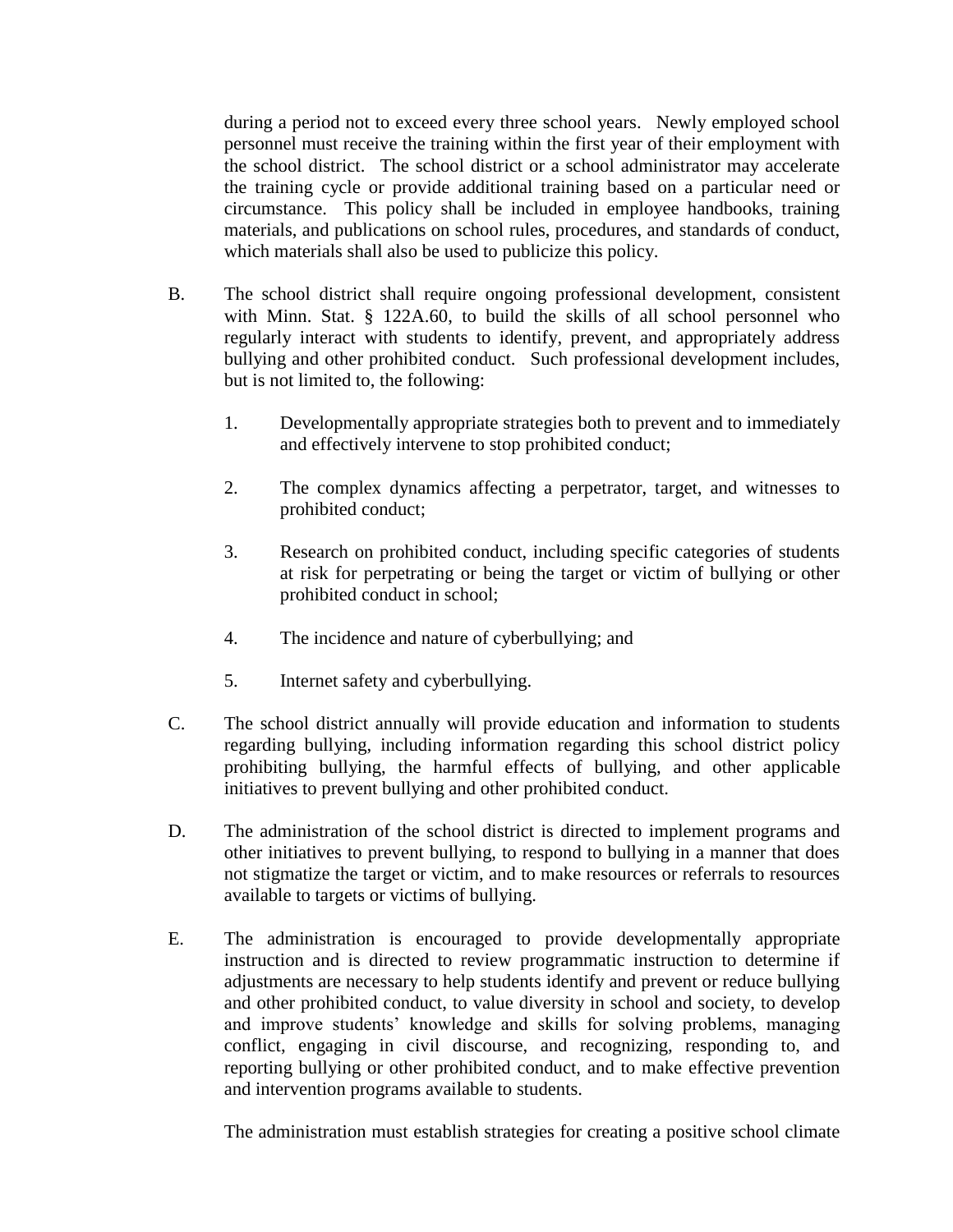and use evidence-based social-emotional learning to prevent and reduce discrimination and other improper conduct.

The administration is encouraged, to the extent practicable, to take such actions as it may deem appropriate to accomplish the following:

- 1. Engage all students in creating a safe and supportive school environment;
- 2. Partner with parents and other community members to develop and implement prevention and intervention programs;
- 3. Engage all students and adults in integrating education, intervention, and other remedial responses into the school environment;
- 4. Train student bystanders to intervene in and report incidents of bullying and other prohibited conduct to the schools' primary contact person;
- 5. Teach students to advocate for themselves and others;
- 6. Prevent inappropriate referrals to special education of students who may engage in bullying or other prohibited conduct; and
- 7. Foster student collaborations that, in turn, foster a safe and supportive school climate.
- F. The school district may implement violence prevention and character development education programs to prevent or reduce policy violations. Such programs may offer instruction on character education including, but not limited to, character qualities such as attentiveness, truthfulness, respect for authority, diligence, gratefulness, self-discipline, patience, forgiveness, respect for others, peacemaking, and resourcefulness.
- G. The school district shall inform affected students and their parents of rights they may have under state and federal data practices laws to obtain access to data related to an incident and their right to contest the accuracy or completeness of the data. The school district may accomplish this requirement by inclusion of all or applicable parts of its protection and privacy of pupil records policy (See MSBA/MASA Model Policy 515) in the student handbook.

# **VIII. NOTICE**

- A. A. The school district will give annual notice of this policy to students, parents or guardians, and staff, and this policy shall appear in the student handbook.
- B. This policy or a summary thereof must be conspicuously posted in the administrative offices of the school district and the office of each school.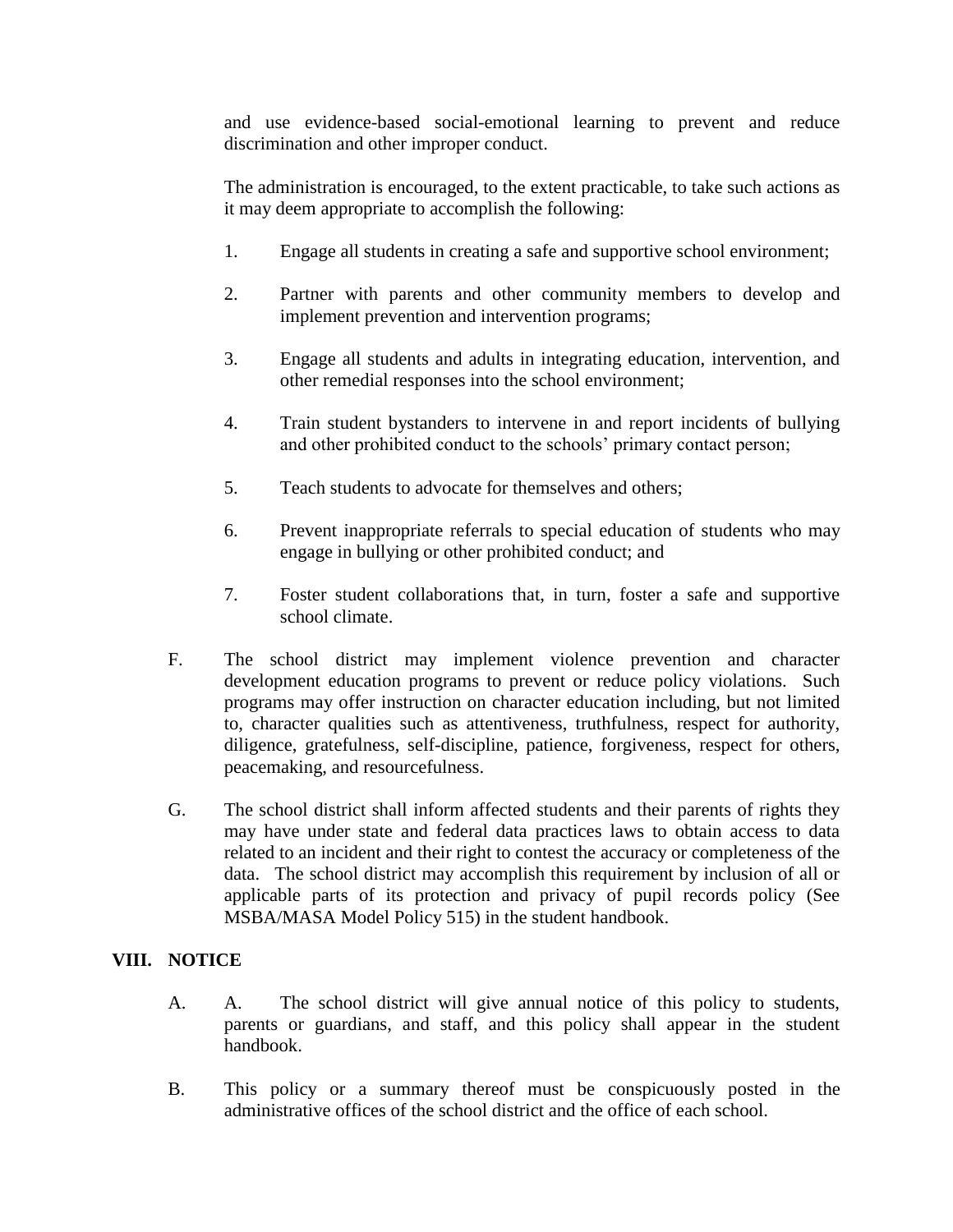- C. This policy must be given to each school employee and independent contractor who regularly interacts with students at the time of initial employment with the school district.
- D. Notice of the rights and responsibilities of students and their parents under this policy must be included in the student discipline policy (See MSBA/MASA Model Policy 506) distributed to parents at the beginning of each school year.
- E. This policy shall be available to all parents and other school community members in an electronic format in the language appearing on the school district's or a school's website.
- F. The school district shall provide an electronic copy of its most recently amended policy to the Commissioner of Education.

### **IX. POLICY REVIEW**

To the extent practicable, the school board shall, on a cycle consistent with other school district policies, review and revise this policy. The policy shall be made consistent with Minn. Stat. § 121A.031 and other applicable law. Revisions shall be made in consultation with students, parents, and community organizations.

| <b>Legal References:</b> | Minn. Stat. Ch. 13 (Minnesota Government Data Practices Act)<br>Minn. Stat. § 120A.05, Subds. 9, 11, 13, and 17 (Definition of Public<br>School) |
|--------------------------|--------------------------------------------------------------------------------------------------------------------------------------------------|
|                          | Minn. Stat. § 120B.232 (Character Development Education)                                                                                         |
|                          | Minn. Stat. § 121A.03 (Sexual, Religious and Racial Harassment and                                                                               |
|                          | Violence)                                                                                                                                        |
|                          | Minn. Stat. § 121A.031 (School Student Bullying Policy)                                                                                          |
|                          | Minn. Stat. § 121A.0311 (Notice of Rights and Responsibilities of                                                                                |
|                          | Students and Parents under the Safe and Supportive Minnesota Schools                                                                             |
|                          | Act)                                                                                                                                             |
|                          | Minn. Stat. §§ 121A.40-121A.56 (Pupil Fair Dismissal Act)                                                                                        |
|                          | Minn. Stat. § 121A.69 (Hazing Policy)                                                                                                            |
|                          | Minn. Stat. § 124D.10 (Charter School)                                                                                                           |
|                          | Minn. Stat. Ch. 363A (Minnesota Human Rights Act)                                                                                                |
|                          | 20 U.S.C. § 1232g et seq. (Family Educational Rights and Privacy Act)                                                                            |
|                          | 34 C.F.R. §§ 99.1 - 99.67 (Family Educational Rights and Privacy)                                                                                |
| <b>Cross References:</b> | MSBA/MASA Model Policy 403 (Discipline, Suspension, and Dismissal                                                                                |
|                          | of School District Employees)                                                                                                                    |
|                          | MSBA/MASA Model Policy 413 (Harassment and Violence)                                                                                             |
|                          | MSBA/MASA Model Policy 414 (Mandated Reporting of Child Neglect                                                                                  |
|                          | or Physical or Sexual Abuse)                                                                                                                     |
|                          | MSBA/MASA Model Policy 415 (Mandated Reporting of Maltreatment                                                                                   |
|                          | of Vulnerable Adults)                                                                                                                            |
|                          | MSBA/MASA Model Policy 423 (Employee-Student Relationships)                                                                                      |